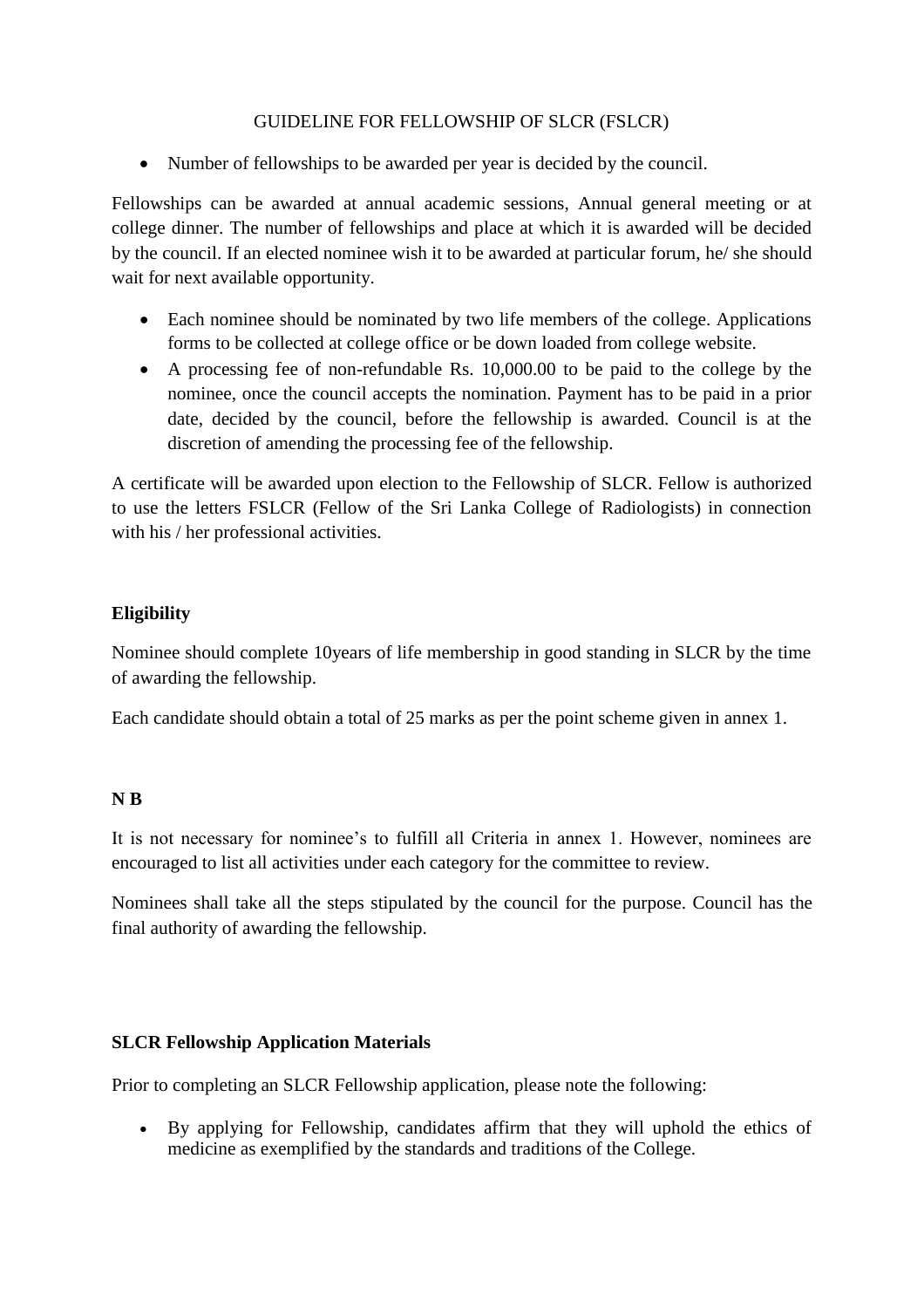- There is a one-time [processing fee p](https://www.acponline.org/membership/physician-membership/acp-fellowship/fellowship-initiation-fee)ayable upon submission of your application for advancement to Fellowship.
- All materials submitted for consideration must be legible. Illegible handwritten materials will be returned to the originator for resubmission and will delay the application process.
- Nomination letters must be individually composed.

## **How to apply**

Please submit application form to the office of Sri Lanka College of Radiologists, along with

curriculum vitae of the applicant (CV);

Complete, richly-detailed documentation of accomplishments under one or more of the Qualifying Criteria

Nominations forms.

Upon receipt in office, all Fellow nomination forms are checked for completeness and required signatures; forms not properly completed will be returned for correction and resubmission. Nominees are encouraged to provide detailed documentation regarding any unusual circumstances that should be considered by the Committee.

#### **Annex 1**

| <b>Criteria</b>                                                                                    | <b>Calculation</b> | <b>Points</b> |
|----------------------------------------------------------------------------------------------------|--------------------|---------------|
|                                                                                                    |                    |               |
| 1 point per year for working as consultant radiologist in Sri Lanka,<br>maximum of 10 marks.       |                    |               |
| 1 point per year for being a lecturer in MD radiology Part I / Part II<br>training program         |                    |               |
| 1 point per year for serving as an examiner of MD radiology part I<br>or MD Radiology examination. |                    |               |
| 1 point per year for serving as a member of the Board of Study in<br>Radiology                     |                    |               |
| 1 point per year for serving as a council member of SLCR                                           |                    |               |
| 2 points per year for serving as an executive member of SLCR or an<br>editor of SLJR               |                    |               |
|                                                                                                    | <b>Total</b>       |               |